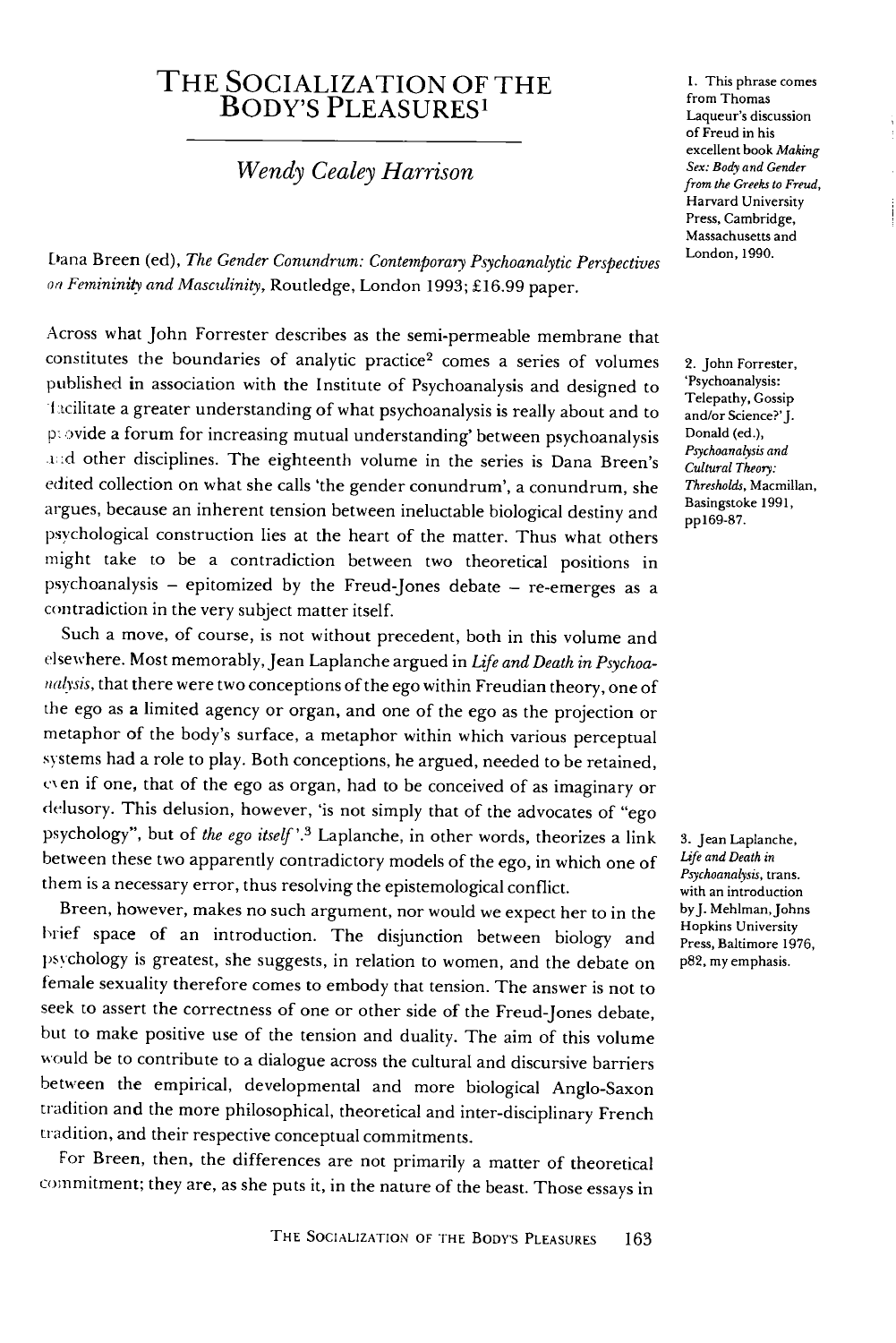the collection in which she sees a way forward are those by Braunschweig and Fain (1971), Montrelay (1978) and Gibeault (1988) in which either a duality is shown to exist within femininity (Braunschweig and Fain and Montrelay) or two modes of thinking are said to coexist (Gibeault). In the majority of the essays here, however, the differences in premises are not taken on board, merely worked around. But the essays are also, for the most part, written in a psychoanalytic world in which Lacan has never had an existence, Breen s extensive discussion of Lacan notwithstanding. Only in the essay by Montrelay (previously published in **mlf** number 1), does Lacan really put in an appearance, and the Freud-Jones debate appear theoretically problematic and potentially conflictual, as indeed Freud himself represented it:

I object to all of you (Horney, Jones, Rado, etc.) to the extent that you do mot distinguish more clearly and cleanly between what is psychic and what is biological, that you try to establish a neat parallelism between the two and that you, motivated by such intent, unthinkingly construe psychic facts which are unprovable and that you, in the process of doing so, must declare as reactive or regressive much that without doubt is primary. Of course these reproaches must remain obscure. In addition, I would like to emphasize that we must keep psychoanalysis separate from biology just as we have kept it separate from anatomy and physiology...

(Freud, letter to Carl Muller-Braunschweig, 1935)

Montrelay, like Breen herself, but with much greater theoretical elaboration, displaces the conflict and finds it within female sexuality itself. The basis of her argument is to be found in investigations conducted by Janine Chasseguet-Smirgel and other analysts (including Maria Torok and Joyce McDongall), and published in 1964 as **Recherches psychoanalytiques sur la sexualite femivne.** In the Recherches, she argues, the conflict is not so much resolved as transcended: the contradiction is essentially a play of forces which structures the feminine unconscious itself. Whilst the **Recherches** group maintain the Freudian view that desire is only ever a construct and not a biological given, it simultaneously takes up the central point of the English school by arguing that the woman remains more dependent upon the drives than the man and, thereby, on a set of bodily schemas in which these desires are intricated. This she refers to as the **concentricity** of female sexuality.

If I understand her correctly, a number of processes maintain femininin outside repression and, hence, outside the process of representation itself, in a state of nature. These processes are heterogeneous: social, in the form of an absence of prohibitions of the kind that are directed at the boy, which itself derives from the anatomical difference that makes the boy's sexuality mote observable and himself less the master of it; instinctual, firstly in the way in which vaginal pleasure is mapped onto the oral-anal drives, drives which provide pre-existent schemas for archaic pleasures, and, secondly, in the way in which the woman relates to her own body such that she cannot differentiate it

164 New Formations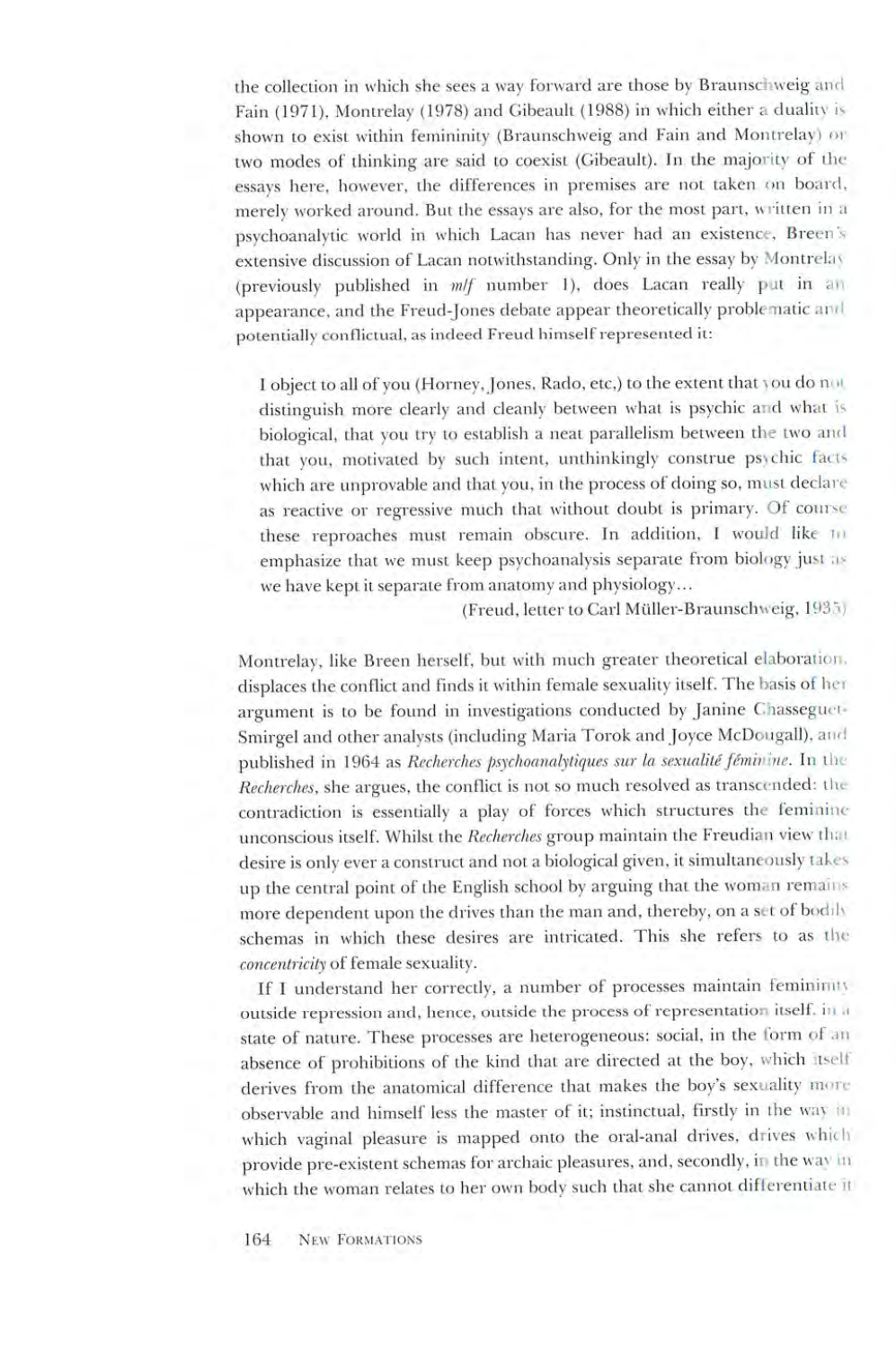lrom that which was 'the first object'. Femininity is thus genuinely enigmatic l ecause it is unrepresentable.

In the course of a complex argument, Montrelay argues that it is possible that one of the social and cultural functions of psychoanalysis might have been to assure the symbolic representation of femininity through its repression. Concentricity would thus be fundamentally incompatible with phallocentrism and act as an obstacle to it, constituting the blind spot of the symbolic processes analysed by Freud. The notion of a duality of this kind is of course not unfamiliar from other discussions of female sexuality, but the important point here seems to me to be the way in which, differences in argumentation notwithstanding, the building blocks of Montrelay's concerns are echoed elsewhere in the collection; and I want to focus on two of these in particular in order to begin to map out what I find disturbing about some of the arguments in The Gender Conundrum: the way in which the body is taken as a given and Irequently seen to inflect, even organize, the psychic, and the insistent role of the vagina in the argumentation. Both of these issues derive from the influence of the 'Jones' side ofthe debate.

In keeping with the argumentation of Jones and the English school, a number of themes recur across the collection: this sense of a duality in female sexuality, which in some respects echoes and reinforces Freud's contention that woman has two sexual organs (an issue I will come to later); the stress on the pre-oedipal, in both men and women; the valorization of the vagina as the biologically-given source of femininity; an emphasis on the negative as well as the positive oedipus complex, and what could be described as a re-inscription of the question of the phallus and penis envy in a variety of ways  $-$  as a group error erected into reality(Braunschweig and Fain), as a secondary pathological structure whose aim is defensive and related to persecutory anxiety (Eglé Laufer), as an economy of desire that overlays a more archaic or precocious femininity (Montrelay), and so on.

For example, Braunschweig and Fain, albeit in a different way to Montrelay, also see a duality in women's sexuality:

The woman thus lives two Oedipal conflicts, one proceeding from a quasi-biological law inscribed in the destiny of being a mother, and which would tend to minimize the role of the man - the angle defended by Melanie Klein – and another conflict marked by the law of the father which contains in itself the simultaneous negation and affirmation of female sexuality, the separate valorization of the clitoris and the subordination of maternity to paternity. (pl43)

In this version of the problem, what they describe as 'the phallic shadow' is projected onto the female genital organs, diminishing their original capacity for being able to give pleasure. Nevertheless, the projection of this shadow represents a universal need, which is narcissistic in essence. So the phallus, and some more primary 'quasi-biological' femininity co-exist.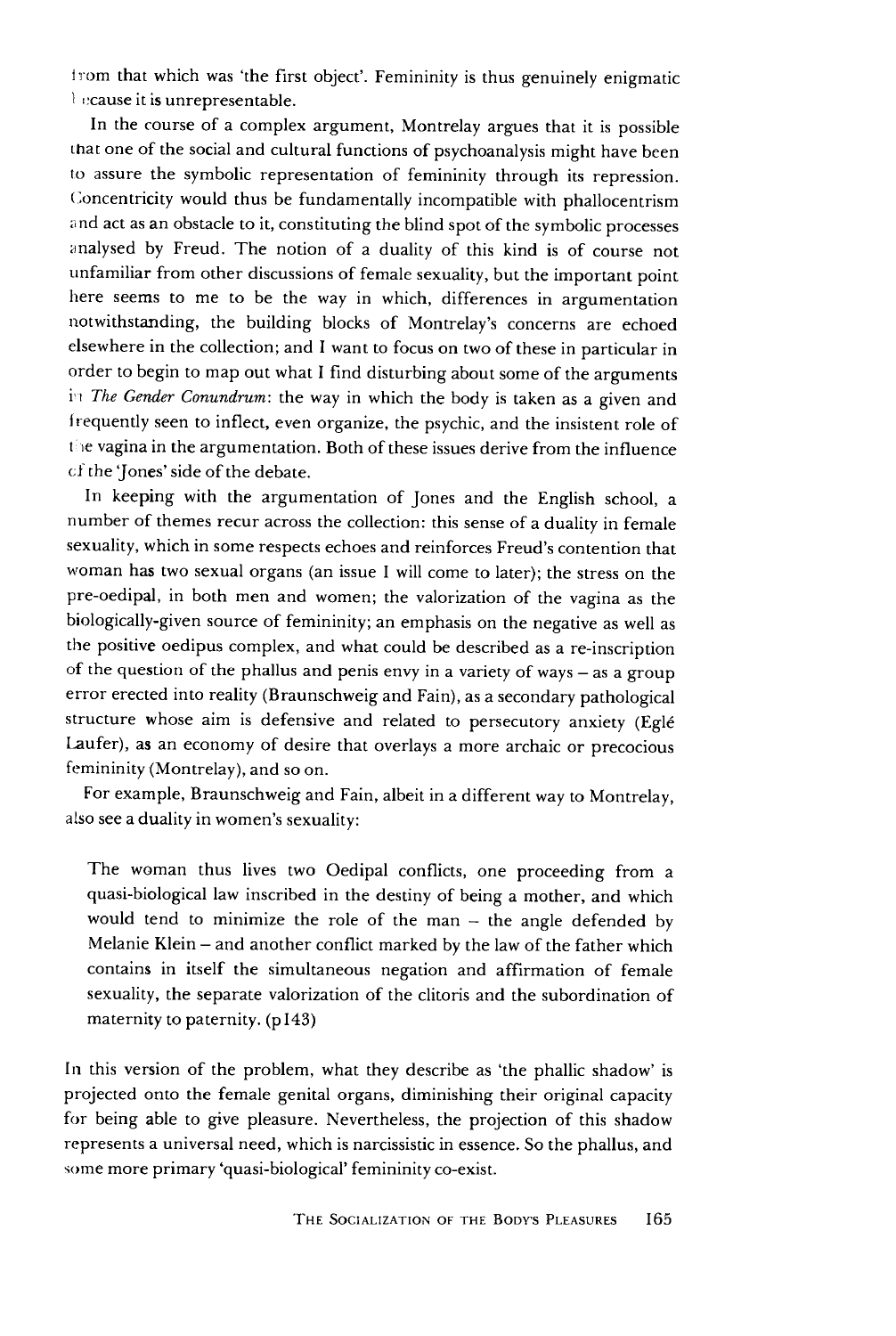Egle Laufer, on the other hand, quoting Chasseguet-Smirgel, suggests a rediscovery of the site 'of what is most instinctual and animal to the human being' (p67), replacing what is referred to as the phallic monism of Freud with what is described, rather unpleasantly in my view, as the little girl as **receptacle.** Her article is a useful one to examine because it offers in a relatively straightforward and accessible form the two problematic elements I referred to above. They by no means represent the only concerns that I would have in relation to the theoretical approaches used in this collection, but man\ of these, the implications of ego-psychology and object-relations theory for example, have been extensively dealt with elsewhere.

Egle Laufer's assumption, like that of a number of writers here, is that the little girl has a very early awareness of her body as containing an inner space and of openings in her body such as the mouth and the anus, and possibly, but most crucially, the vagina. What is pivotal in the little girl's development is the relationship that she establishes to her ownbody, for this affects her capacity to effect a necessary change in that relationship during the oedipus complex. Girls, she says, have a biologically-determined **relative** difficulty in maintaining a sense of their bodies as a source of pleasure and instinctual gratification.

Eglé Laufer's approach to the body is roughly speaking that of an invariant. She declares that she wants to 'take seriously events in our patient s lives as biological realities and not only as a metaphor that can have interchangeable meanings in fantasy.' (p69) What matters is the **relationship** that the girl <sup>01</sup> woman manages to establish to these realities. In this framework, it is, to use a non-psychoanalytic phrase, the emotionally dysfunctional relationships pre-oedipally and oedipally that prevent the girl forming a particular type of relationship to her body and having the 'subsequent ability to form a relationship to her own **sexual** body after puberty.' (p80) Although the actual experiences of infancy may not be able to be established, it is evident that :t **\** they that shape the child's relationship to the body, within a set of possible alternatives. Thus Egle Laufer's patient Mary's suicide attempt, and her disturbed relationship to her body, might have had its origins in a belief that she had had insufficient bodily care or it might have been defensive against a fear of an excessive intrusion in infancy, probably both judging by her mother's contemporary behaviour. Either way, she has been unable to make the appropriate transitions.

The role of the body is generative here rather than symptomatic, and the body and bodily experiences are the constants around which this revolves. Yet to me one of the most powerful aspects of Freud's theory, evident from the **Studies** on Hysteria onwards, is the phantasmatic character of the lived body. It is not that phantasy is missing from this or the other accounts in this collection, far from it, so much as the fact that phantasy only plays a part in **negotiating** what are deemed to be realities, and biologically given and determining realities at that. This is not to deny the existence of somatic impulses, simply to assert that the relationship between them and the psyche is not the kind described here. After all, the very conceptualization of the drive in Freud is in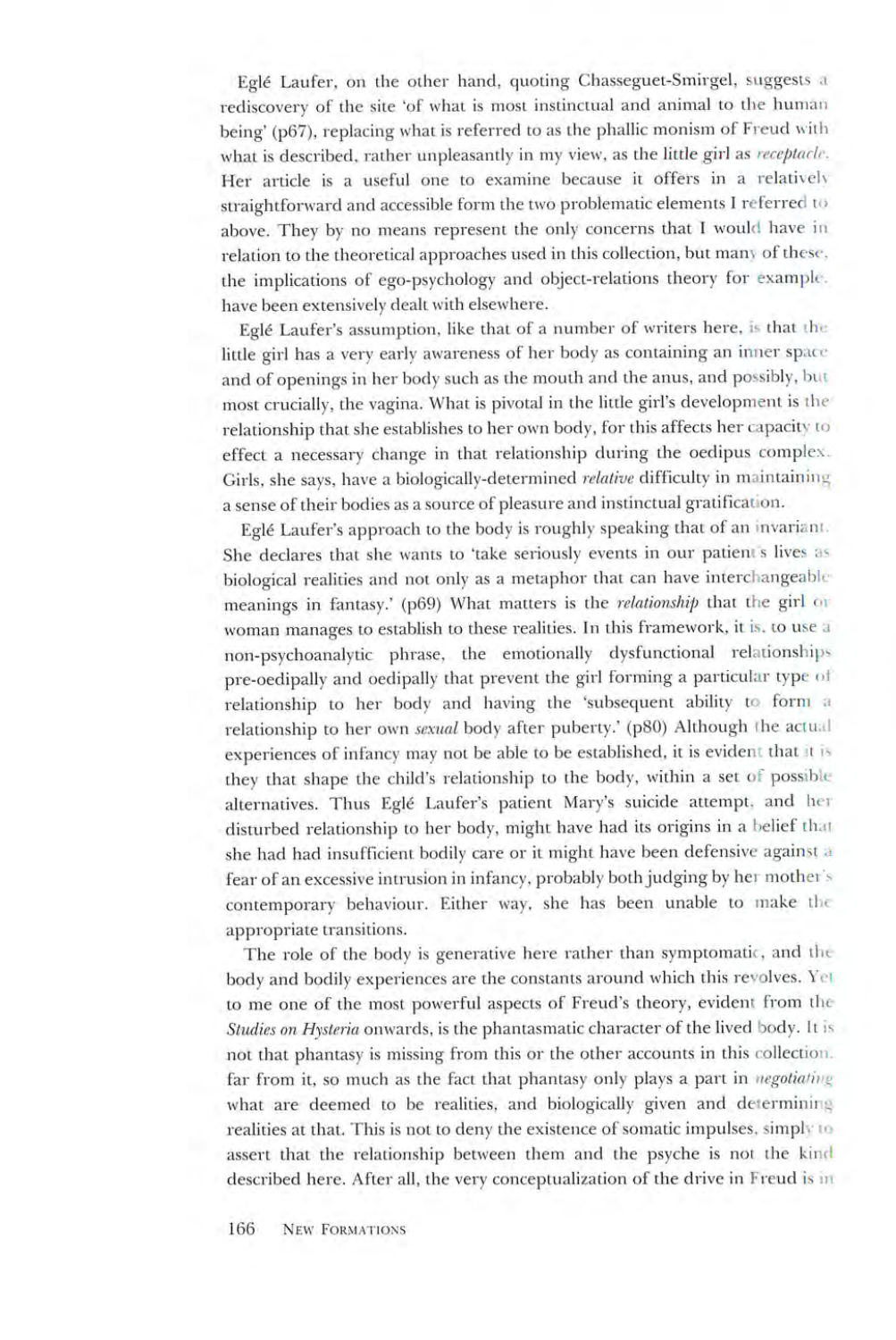terms of an **ideational representative',** the manner in which a somatic excitation is expressed in the drive as an impulse is through its attachment to thoughts, memories and images. Somatic excitation in itself does not seem to me to have a meaning. It is only in the binding to representation, representation which will subsequently be the object of repression, that acquires both meaning and aim. It s phantasy that attaches desire to sensation rather than sensation which induces desire. A number of the authors in this volume, however - and perhaps Eglé Laufer is not the most prominent in doing so - speak of bodily schemata which are unmediatedly given by biology and have a determining effect in shaping the psyche.

Eglé Laufer herself talks not in terms of the living of a particular phantasy of the body, or of a multiplicity of phantasies within which physiological sensations are mis-en-scene (after all a phantasy isan orchestrated scenario), but in terms of **d** coming to terms with the realities of sexual difference. The relation of the body, or more precisely, bodily sensations to phantasy, seems to me to be ir verted in such an account. Rather than sexual difference being an elaborate and precarious *construct*, in which bodies and bodily sensations take on meaning, the successful negotiation of sexual difference amounts to **acceptance** of penis and vagina, the realities of sexual difference. Thus the confluence of biology with normative social situations has psychic consequences: for example, Eglé Laufer also assumes that penetration of the young woman for the first time is by a man, who attracts opprobrium for forcing her to give up her masculinity complex insofar as she is forced to acknowledge the penis. My point, however, is that whatever may be happening at the social level is no indication of what may be happening at the psychic level and, whilst this is acknowledged in **some** measure, phantasies are fundamentally in the service of that acceptance of realities: they obstruct or facilitate it. It is a slight difference but a significant one. The result, of course, will be an essentially normative account.

Peter Blos's object relations approach in his essay 'Son and Father', makes this consequence more evident. There is a clear teleological path towards heterosexuality, in which 'displacement on to object relations of the father series will endanger the son's heterosexual identity' (p63) and in which there can be 'developmental injury'. His argument is that there has been an underestimate of the significance of the boy's negative edipus complex which is, in its origins, pre-oedipal and dyadic in character. This dyadic father complex has, as he puts it. a nuclear role in neurosogenesis. Crucially, however - and this is the important point for our purposes- it persists into adolescence when the

... object libido which gave life to the negative complex is compelled and propelled by sexual maturation to undergo a transformation into a psychic structure which is sustained by narcissistic libido. (p63)

But **how}** Clearly the alleged role of biology is more declared than theorized. By means of what precise mechanism does sexual maturation *compel and propel?* This type of relentlessly normative and teleologically heterosexual account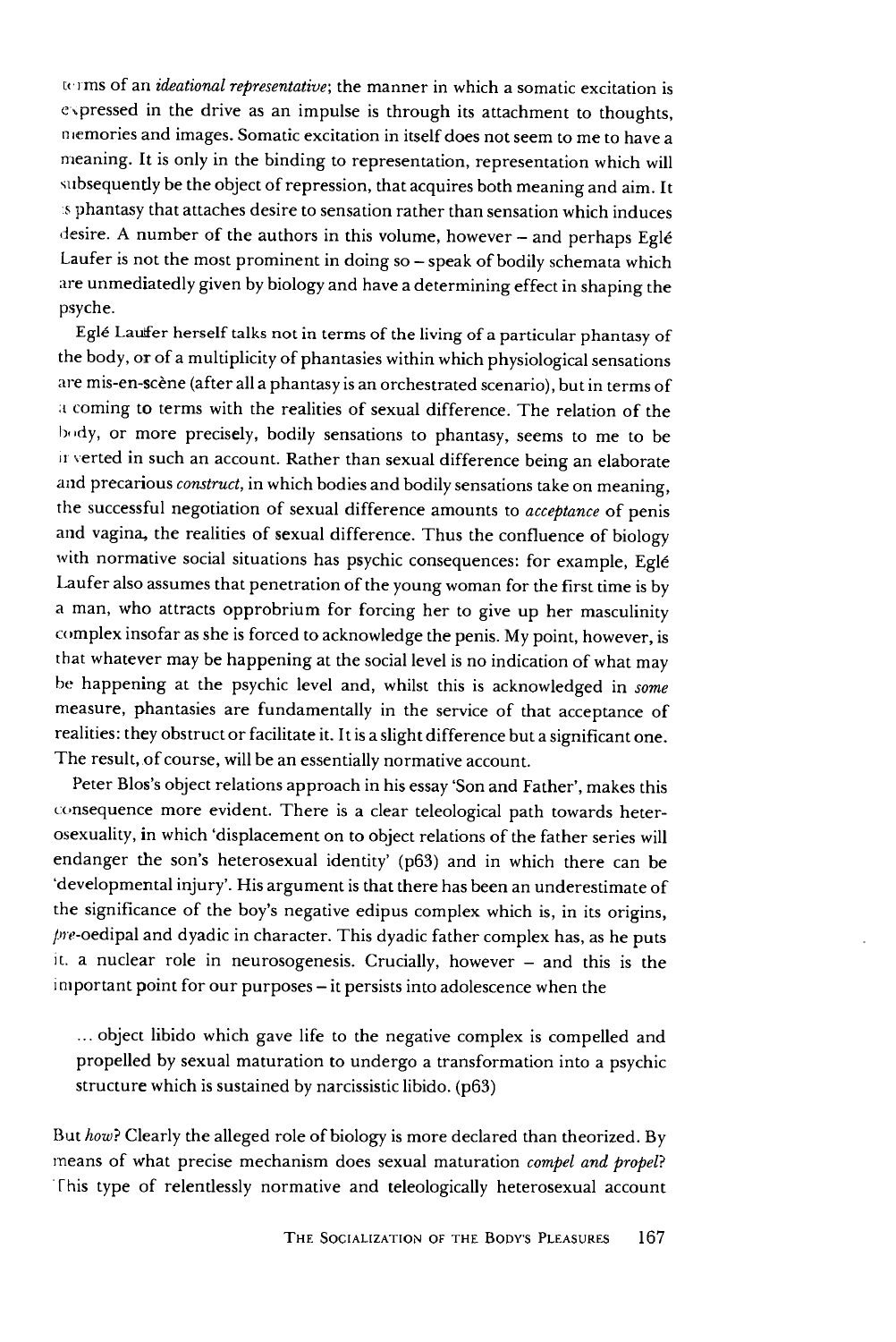makes one long for the analytical complexity of Freud's dissection of the Wolf-Man's mental currents - whose somewhat restricted but socially appropriate heterosexuality was overlaid on an unresolved passive homosexual desire for his father - or the circuitousness of Freud's account of the genesis of male homosexuality in identification with the mother and narcissistic desire for the **self** as object of the mother's desire. Within such psychical circumnavi gations, sexual maturation is not a major player.

In some respects, approaches like these provide psychoanalytic versions of what have been described in another context as doctrines of natural difference,<sup>4</sup> which is perhaps why the displacement or rejection of phallic monism, which is psychical in character, automatically seems to lead to the claim of vaginal sensations and impulses. This is an evidently compensator, move given the role that biology plays in scientific discourse: something which is biological and chronologically prior can obviously be accorded primacy. But it is one thing to accept the existence of vaginal sensations, yet another to declare that such sensations generate impulses, and yet another to declare these impulses to be impulses to 'receive' and link them to 'attraction to the opposite sex' because of themorphological consonances of anatomy. In Freud's **Three Essays,** the existence of impulses in no way prescribes their mode of satisfaction or their object. This revisionism does not have to be criticized. however, on the basis of salvaging phallocentrism. It does not much matter whether phallocentrism turns out to have been mistaken or to be a transitory clinical phenomenon in the history of analysis. Butwhat it **represents** in terms oi the mobility of the libido, the libido's initially auto-erotic character, us 'bisexuality', in the sense of its **indifference** to the gender of its object, the essentially phantasmatic place of the body (within which sensations and impulses find a place), represents all that is radical in psychoanalysis.

Janine Chasseguet-Smirgel, who directly addresses Freud's account of female sexuality, in what is perhaps the central section of the book on 'The Phallic Question', suggests that both boys and girls have an innate knowledge of the vagina which is subsequently repressed in the service of denying the difference between the sexes. Phallic monism represents a defensive phantasy which offers the child, boy or girl, the means of coping with the narcissistic wound entailed by the difference in the generations and the child's insufficiencies in respect of the adult it desires. This goes some way towards explaining its persistence within Freudian theory in spite of what she sees as contradictory clinical evidence. In particular she argues that Freud's acceptance of the possibility of vaginal sensations fails to recognize 'that the existence (at least unconscious) of the vagina would completely upset the theory of female sexuality, particularly in our understanding of the female Oedipus, of the girl's wish for the paternal penis and the wish to have a child, all of which would become in this respect, **primary** and fundamentally feminine.' (p107) Equally, she sees Freud as denying 'erections of the penis before puberty and *concomitant* wishes for penetration (ibid., my emphasis).

To describe adult, much less infantile drives, as, of necessity, 'penetrative' or

4. R.W. Connell, **Gender and Power: Society, the Person and Sexual Politics,** Stanford University *Press, Stanford 1987,* p67.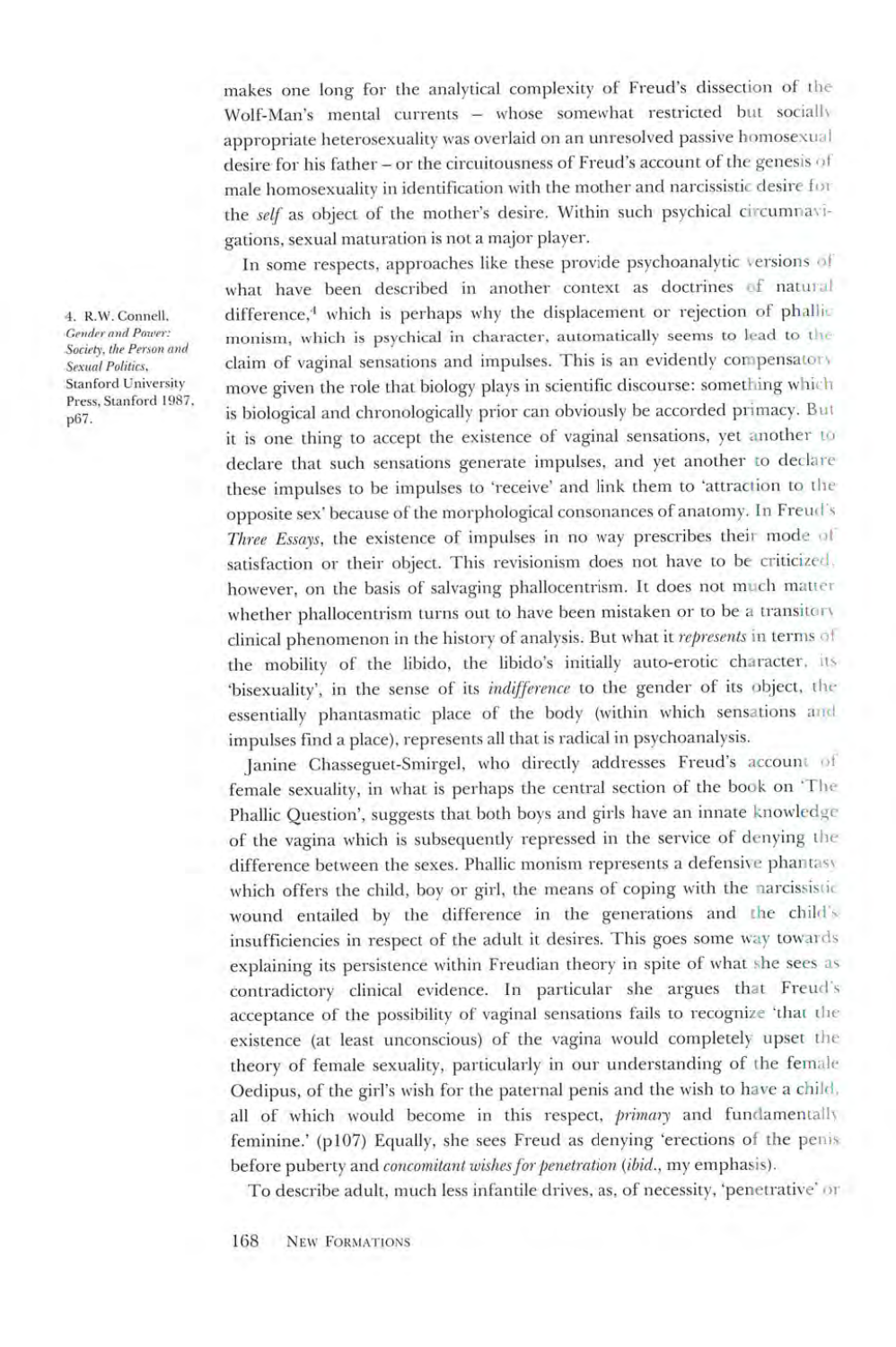'receptive' is, it seems to me to claim too much. In what is apparently the same sexual act, or, more simply, the pursuit of erotogenic satisfaction, a very wide variety of phantasmatic possibilities could be in play. To assert that the primary niantile drives are penetrative and receptive is to put in place at the outset a 1.1 ural heterosexuality linked to the possession of particular bodily organs,  $\cdot$  in if appropriate object choice does not ensue from that heterosexuality in :he vicissitudes of development.

For Horney, of course, the unpleasantness of the idea of penis envy was mitigated by her argument that penis envy and the desire for the penis were difficult to distinguish from one another because they were often closely interwoven, and attraction to the 'opposite' sex began early. For Freud, however, and rightly so in my view, heterosexuality required as much explanation as its alleged converse, and in the **Three Essays** he described the sexual instinct and the sexual object as 'merely soldered together'. Libido is masculine, it seems to me, by reference to the cultural destiny of both sexes. Whilst at one level it is an oxymoron to refer to the clitoris, that quintessentially female organ whose only purpose is sexual pleasure, as 'masculine' - whatever its shared embryological origins with the penis - at another it makes perfect sense if the social destiny of woman, especially in Freud's day, was the elevation of passive and penetrative sex and maternity as the ultimate cultural desiderata.

In some respects, the vagina occupies a paradoxical place in psychoanalytic theory. Its association with reproductive heterosexuality and what we now know to be the acknowledged anaesthesiaof itssuperficial mucous membranes through two-thirds of its length lead to the assumption that drives associated with it must be passive and 'receptive' and to the construal of intercourse as 'penetration'. Yet the desire to find an homologous organ to the penis - which is also conveniently reproductive - leads theorists to postulate that the vagina is the anatomical locus of female sexuality. There is in effect no reason, given the physiology of intercourse, for the representation of the vagina as **the** heterosexual organ and the description of intercourse as 'penetrative' - such a metaphor being the phantasy not merely of analysands but of psychoanalysis itself.

To some extent, of course, the designation of the vagina - and, arguably, its  $e$ levation  $-$  as the quintessentially feminine organ here is all of a piece with Fieud's use of pine shavings and logs. Thomas Laqueur has eloquently argued that Freud, in keeping with the cultural preoccupations of theday, was finding in penis and vagina not merely the signs of sexual difference but its very foundation. As Gillespie has argued in this volume, quoting Mary Jane Sherfey, we now know that an orgasm is an orgasm and the notion of a 'transfer of excitation' is unnecessary (pi28-9). As he points out, however, it does not follow from this that the **psychological** response is uniform. Since sex certainly requires learning, there is something to be said for the view that successful heterosexual intercourse requires somewhat more skill and a deal more experience than clitoral masturbation. However, the opposition of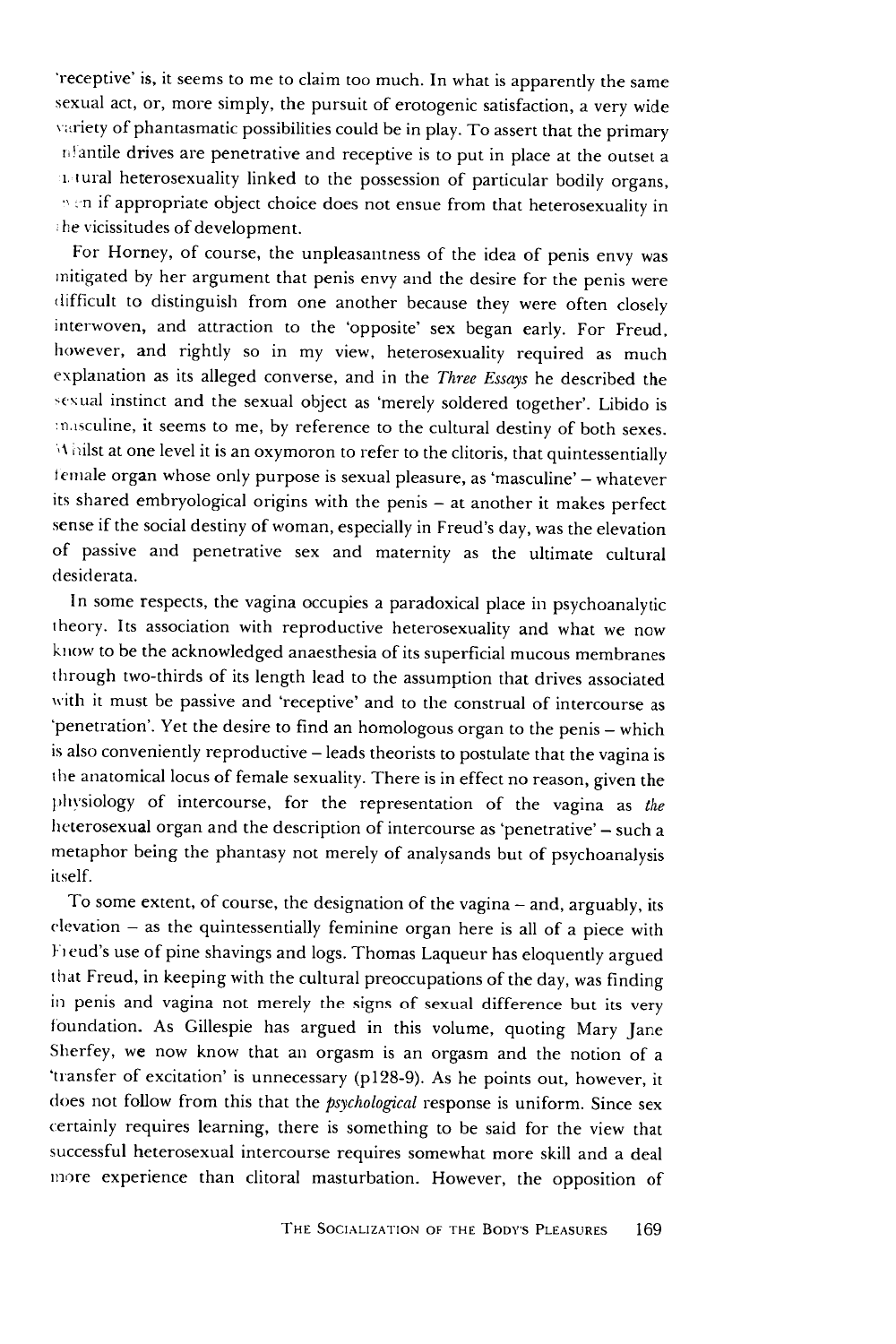clitoral to vaginal orgasm and clitoris to vagina as masculine and feminine becomes more problematical. Gillespie's suggestion is that, henceforth, the terms 'vaginal orgasm' and 'clitoral orgasm' should be reserved to describe the manner in which the orgasm is **brought about,** whether through clitoral stimulation alone or thrusting movements in the vagina. This would still leave open the issue of the obstacles that stand in the way of vaginal orgasm as he redefines it, 'and here we shall find ourselves on familiar psychoanalytic ground and shall be concerned with many psychological problems, such as fear of penetration or invasion, problems of penis envy, masculine identification, and countless others.' (pi28)

Whilst there are clearly differential forms of sensitivity in different portions of the female genital, and these may well acquire differential psychical significance, the notion that woman has**two** genital organs is only necessitated by the notion of the one giving up its sensitivity to the other in the interest of heterosexual intercourse. As Laqueur so elegantly puts it:

Freud's answer, then, must be regarded as a narrative of culture in anatomical disguise. The tale of the clitoris is a parable of culture, of how the body is forged into a shape valuable to civilization despite, not because, of itself. The language of biology gives this tale its rhetorical authority but 5. Thomas Lacqueur, does not describe a deeper reality in nerves and flesh.<sup>5</sup>

**op.at.,** p236.

Freud, he suggests, must have been aware of the absence of anatomical or physiological evidence capable of supporting his claim in the common medical knowledge available in any nineteenth-century handbook. After all, '... if the advent of the vaginal orgasm were the consequence of neurological processes, then Freud's question of "how a woman develops out of a child with a bisexual disposition" could be resolved by physiology without any help from 6. **ibid.** psychoanalysis.'6

> In the majority of the essays in this volume, it seems to me, it is psychoanalysis which is given a helping hand from biology - the same helping hand it received from the analyses of Jones and the English school - and there is an argument that there is, by contrast, a specifically feminine libido; the archaic experiences that accompany it leave, as Montrelay puts it, an indelible trace. That is evident, I believe, in the stress given to the vagina as the marker of femininity and, on occasion, to maternity (rather than the desire to give or receive a child which might be proper to either sex) as an archaic fundamental. In order to accomplish this, the role given to biology and anatomy in the account has to shift, almost imperceptibly, but in a way which is telling. Soma and psyche are in much more direct communion than they seem to me to have been in Freud's work.

> A small but, in the context of the whole volume, significant section of the book is devoted to the effect of bodily schemata on the psychic apparatus. Breen states in her introduction to that section that considering the psychological impact of physiological events such as menstruation and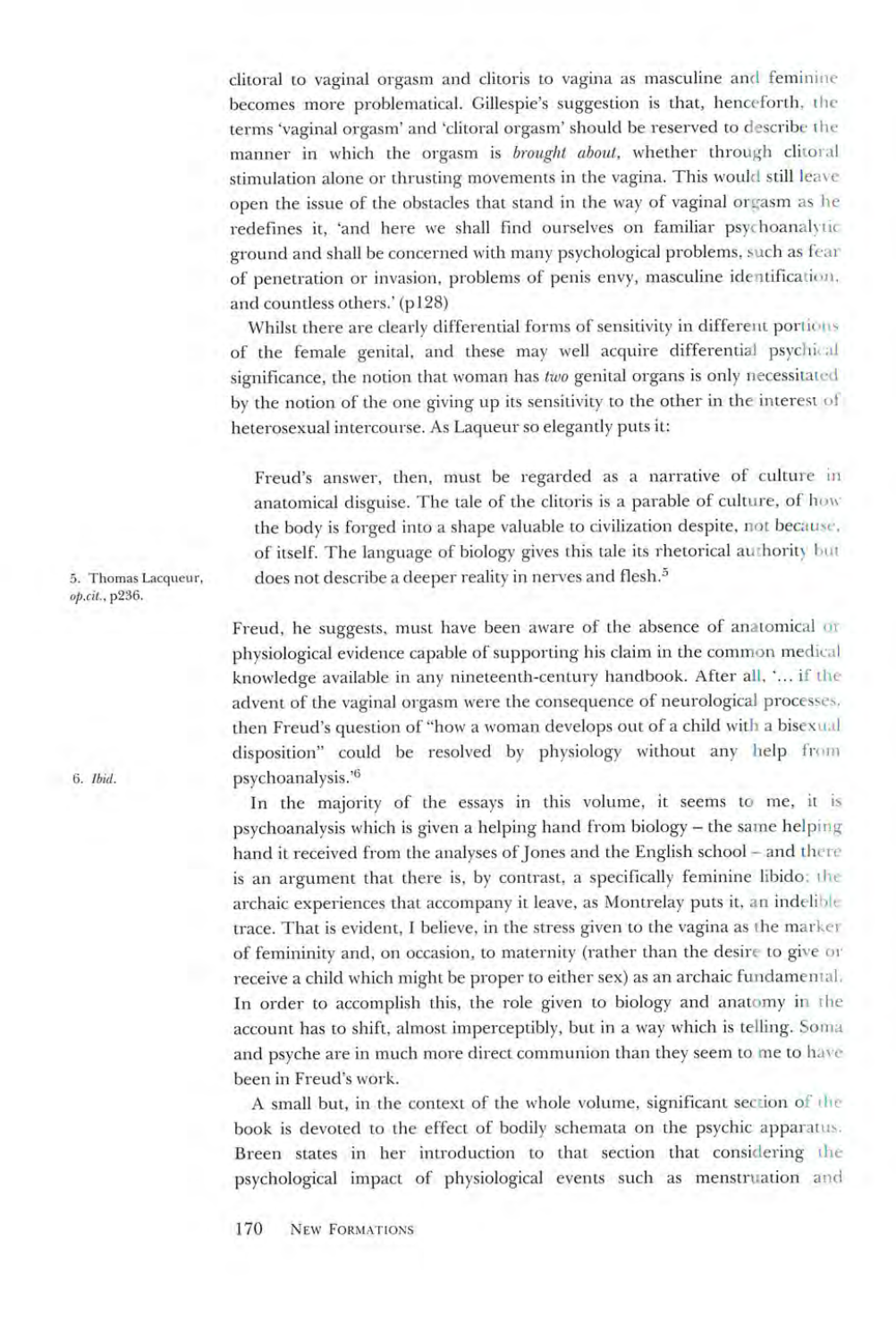maternity by no means implies a one-to-one, unmediated relationship between biological events and psychological events, 'since physiological processes will be lived differently by different women' (pi87). However, the article by Doris Bernstein which sets out to describe female genital anxieties, conflicts and ' pical modes of mastery argues that, in Freud's theory, psyche and soma nction as one. Having adduced the evidence from a variety of sources as to the girl's awareness of her genital - which is only specified as the vagina - her ; rgument is that, as male and female bodies are different, 'the nature of the lesulting anxieties, the developmental conflicts, the means of resolution and many of the modes of mastery must of necessity be different as well.' (pi90) The anxieties she describes are a direct outgrowth of supposed morphological or physiological features: a girl does not have ready access, especially visual access, to her genitals (something which is clearly only applicable to the vagina), and therefore develops a cluster of experiences that could be placed under the 1eading of 'access'. Secondly, the girl, in contrast to the boy, experiences a spread of stimulation to other areas, whereas for the boy stimulation focuses (a contrast for which the physiological evidence would seem to me to be dubious). There is therefore a cluster of anxieties around 'diffusivity'. Thirdly, the vagina is a body opening over which there is no control, which leads to a fantasy ofa 'hole'. Girls struggle, she says, with definitions and boundaries, and, based on Stoller's contentions about 'core gender identity', such anxieties have to be placed early in a girl's development. She describes a two and a half year old called Candy who evinced marked anxiety over a hole in her sock 'after exposure to sex differences'. The problem is that we do not know precisely what form such 'exposure' took: was it perceptual? If it was, did any explanation from an adult accompany or frame it? Or are we talking, perhaps, solely about a verbal representation? Girls are frequently told these days that they have a genital 'inside'. If the origins of such anxieties are deemed to be at base morphological and physiological, then what are we to make of the possible hymeneal closure of the vagina (something which can make the insertion of a tampon intolerably difficult for the adolescent girl) and, more importantly, of the fact that the walls of the vagina only open out, in their *upper* third, in adults, with extensive sexual stimulation. At the very least, the phantasy of a 'hole' seems improbable as a universal with *morphological* origin.

Many of the psychoanalytic accounts that assert the primacy of the vagina and of specifically feminine desires - those in The Gender Conundrum being no exception  $-$  seem to me to be almost curiously un-biological. Of course, the idea that biologism is fundamentally about a phantasy of biology which serves social ends is nothing new, but finding this socialization of the body's pleasures within psychoanalysis can usefully direct our attention back to representations of the biological' within Freud's own work, to their discursive role and conceptual implications. The insistence of the biological within this collection, then, is fortuitously timely.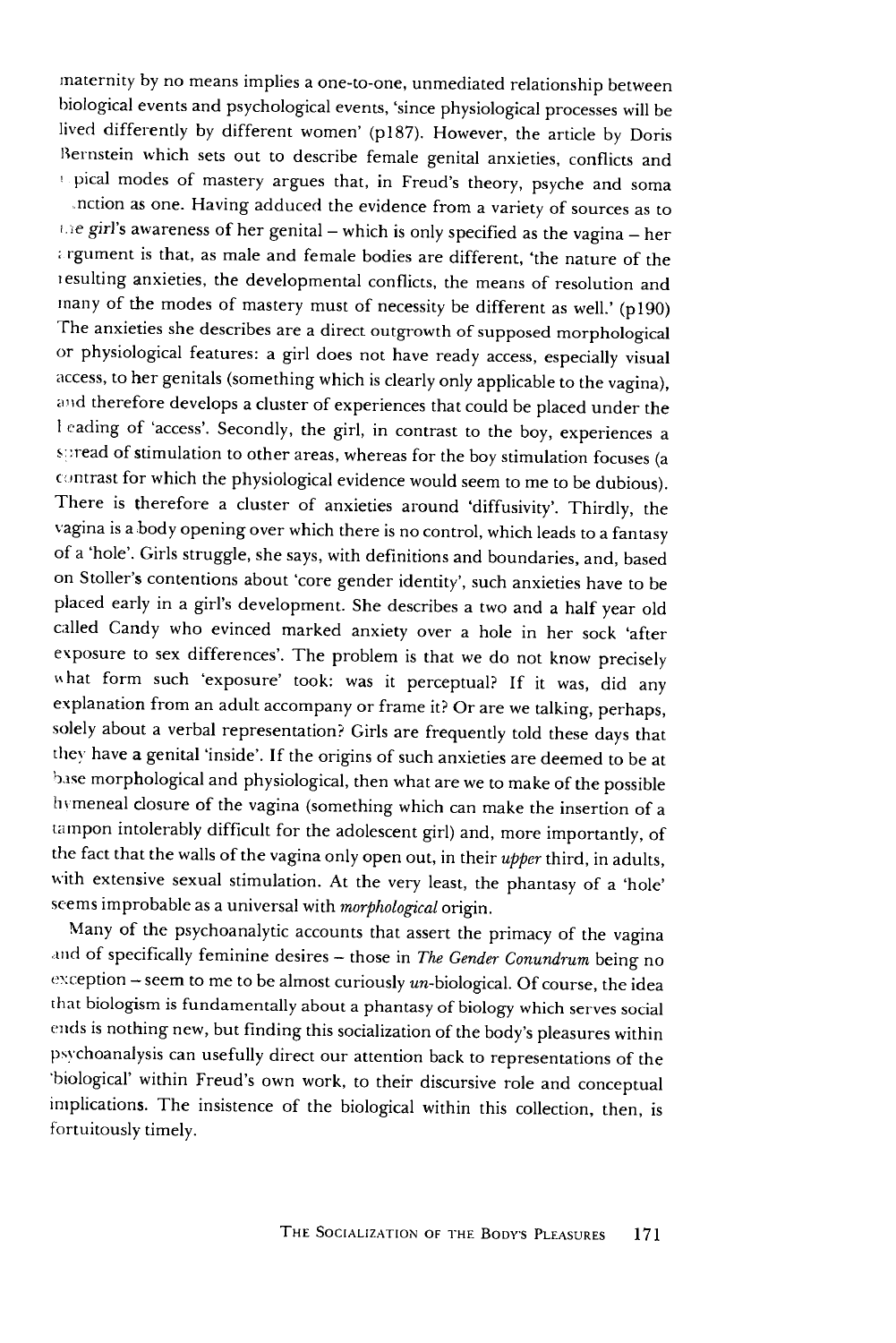## Images of Africa

## **Timothy Champion**

Annie E. Coombes, **Reinventing Africa: Museums, Material Culture and Populai Imagination,** Yale University Press, London 1994; £35.00 cloth.

In 1897 the British army conducted a punitive expedition against Benin City in eastern Nigeria. It was the resolution of a trade dispute, and in many ways was a minor episode in imperial history, though it encapsulated in microcosm many of the features of British policy: gunboat diplomacy, the entanglement of political. military and commercial interests, and a failure of communication with local commanders itching for action. But its aftermath produced a major symbol of British imperialism, for among the looted treasures of Benin were the so-called Benin bronzes which rapidly found their way into private collections, public museums and the art markets of the western world. They became one of the most distinctive, and one of the best known, series of African objects and thus a focus for the crystallisation of European attitudes to Africa. European, and in parti cular British, knowledge of Africa and consequently the meanings attached to it were largely shaped by the exhibition of African material culture, and Reinventing Africa is a fascinating examination of the cultural practices of late Victorian and Edwardian Britain which fostered and projected these varied meanings.

There has been a considerable outpouring of scholarly literature on imperial and colonial themes in recent years, but surprisingly little has been written about the involvement of the developing academic disciplines and the world of science in the imperial project.<sup>1</sup> The role of the Royal Geographical Society in promoting exploration, and the involvement of evolutionary biologists such as Darwin and Huxley in naval expeditions, are obvious examples, but other disciplines also emerged during the nineteenth century inextricably linked to Europe's overseas adventures. Anthropology and ethnography were late comers to the academic scene, only being formally organised in British universities around the turn of the century, and their long struggle for official recognition was based on a triple justification of academic scholarship, contribution to colonial administration, and popular education. Histories of anthropology have concentrated mainly on the development of the scholarly discipline, and though the relationship with colonial administration has been recognised,2 much still remains to be investigated. The great strength of Coombes's book is to open up the links between the developing sphere of professional academic anthropology and the popular imagination. Ethno graphic material was widely used in a range of displays, including museums and the commercial exhibitions which formed such an important object of the late Victorian gaze. The major world exhibitions, starting with the Great Exhibition of 1851, are well known, but one fact that emerges from this book is

1. For example, J.M. MacKenzie, **Imperialism and the Natural World,** University of Manchester Press, Manchester, 1990.

2. Henrika Kuklick, **TheSavageWithin: The SocialHistory ofBritish Anthropology 1885- 1945,** Cambridge University Press, Cambridge 1991.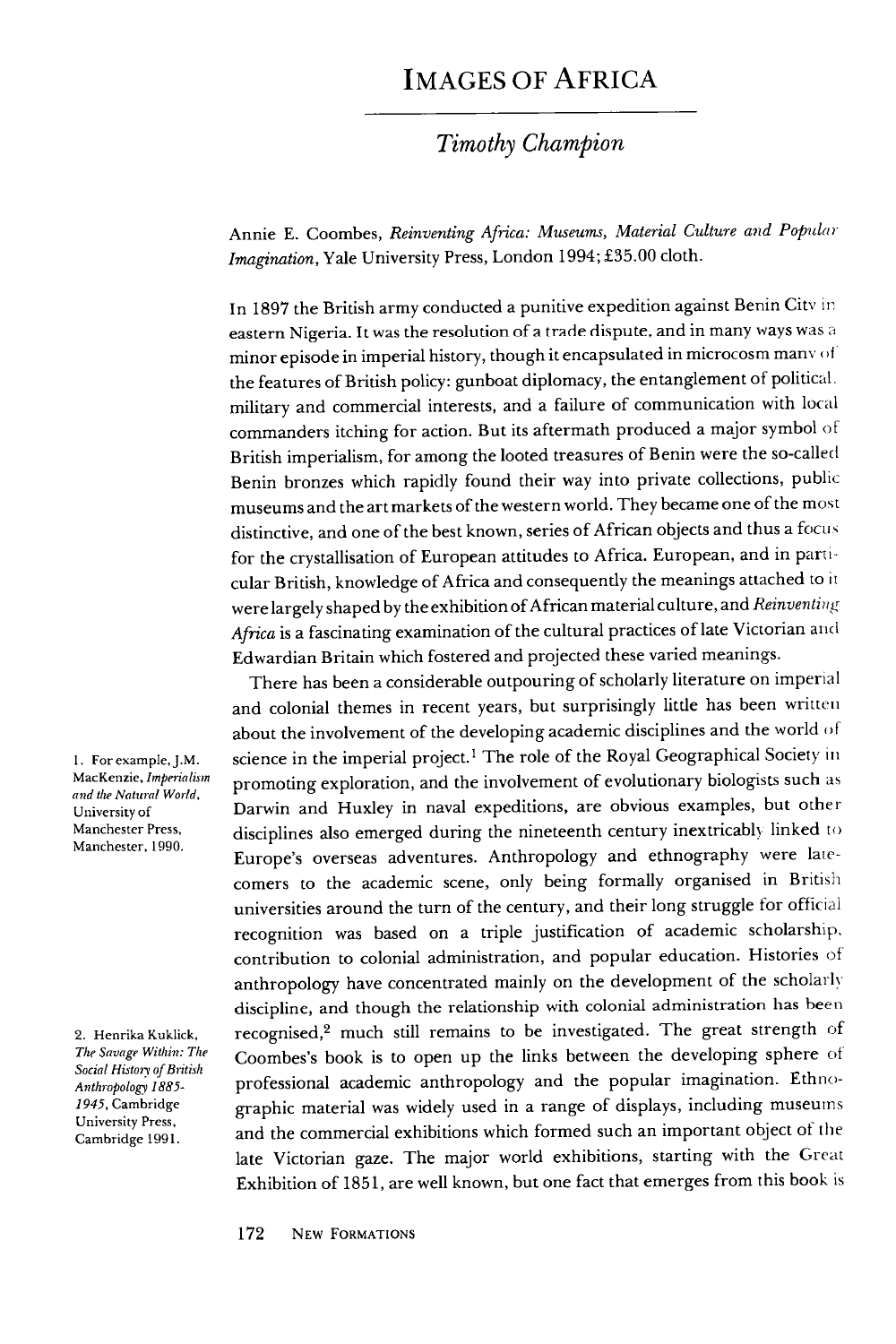the sheer number and frequency of such events; shows with titles such as 'The Stanley and Africa Exhibition' (1890) or 'The Franco-British Exhibition' (1908) are merely examples from a rich vein of late Victorian representation. Coombes thus brings together themes from the history of academia, colonial i story and Victorian popular culture in a strikingly innovative manner. What e lerges is an exciting account of some of the most important mechanisms by which meanings, not always consistent, were attributed to Africa, modified, developed and projected to a large public audience.

Public attitudes to Africa were shaped partly by literary works, ranging from traveller's tales through the imperial novels of authors such as Rider Haggard to the increasingly strident output of the mass newspapers, and owed much to print technology and the economics of the publishing industry.3 But these literary images were augmented by a material representation of Africa and Africans, in particular through collections of their physical objects. Coombes is not primarily : oncerned with the exhibition of African humans, whether live or dead. There is stell an important history to be written about the collection of human skeletons and their incorporation into European museums, a practice closely connected with the rise of anatomy and physical anthropology as academic disciplines, and this too would show a similar pattern of repeated representations of cultural difference rooted firmly in evolutionary science. Live Africans were also regu larly present at the colonial exhibitions. There have been some recent studies of their experience of European culture in this context, but a systematic account of their response is still lacking. They were the most obvious and immediate image of Africa, regularly displayed in 'authentic' portrayals of everyday village life, but heavily stereotyped on the basis of ethnic identityand gender. Menwere often shown in such manly pursuits as wrestling, while women engaged in dancing, weaving and other domestic activities. The erotic overtones of the wrestling and dancing were clear; even more, the frequent representation of African women in sexually suggestive poses (safely through photography rather than threateningly in person) provided an engendered reading of the imperial relationship as well as the acceptable face of Victorian pornography.

The main concern of the book, however, is with material culture as a metaphor for Africa as a whole. The Benin bronzes illustrate some of the ambivalence of this material. They were clearly the products of a highly skilled technology and thus conformed badly to the image of a degenerate African tradition. One solution was to deny their origin in west African society, and ihey were at times attributed to Egypt in the same way as the architectural sophistication of Great Zimbabwe was assigned to the Phoenicians, the Arabs or the Portuguese, anybody in fact except the ancestors of the Shona. The 'bronzes' were also assimilated into the European artistic tradition and its terminology, although they are technically made of brass. They could more easily be accommodated as aestheticised and decontextualised art objects than as the products of a contemporary society with its own artistic and historic heritage. With other objects in European collections they became more the symbols of domination, with value attributed by the nature of their acquisition

3. B. Riffenburgh, **The Myth of the Explorer,** Oxford University Press, Oxford 1993.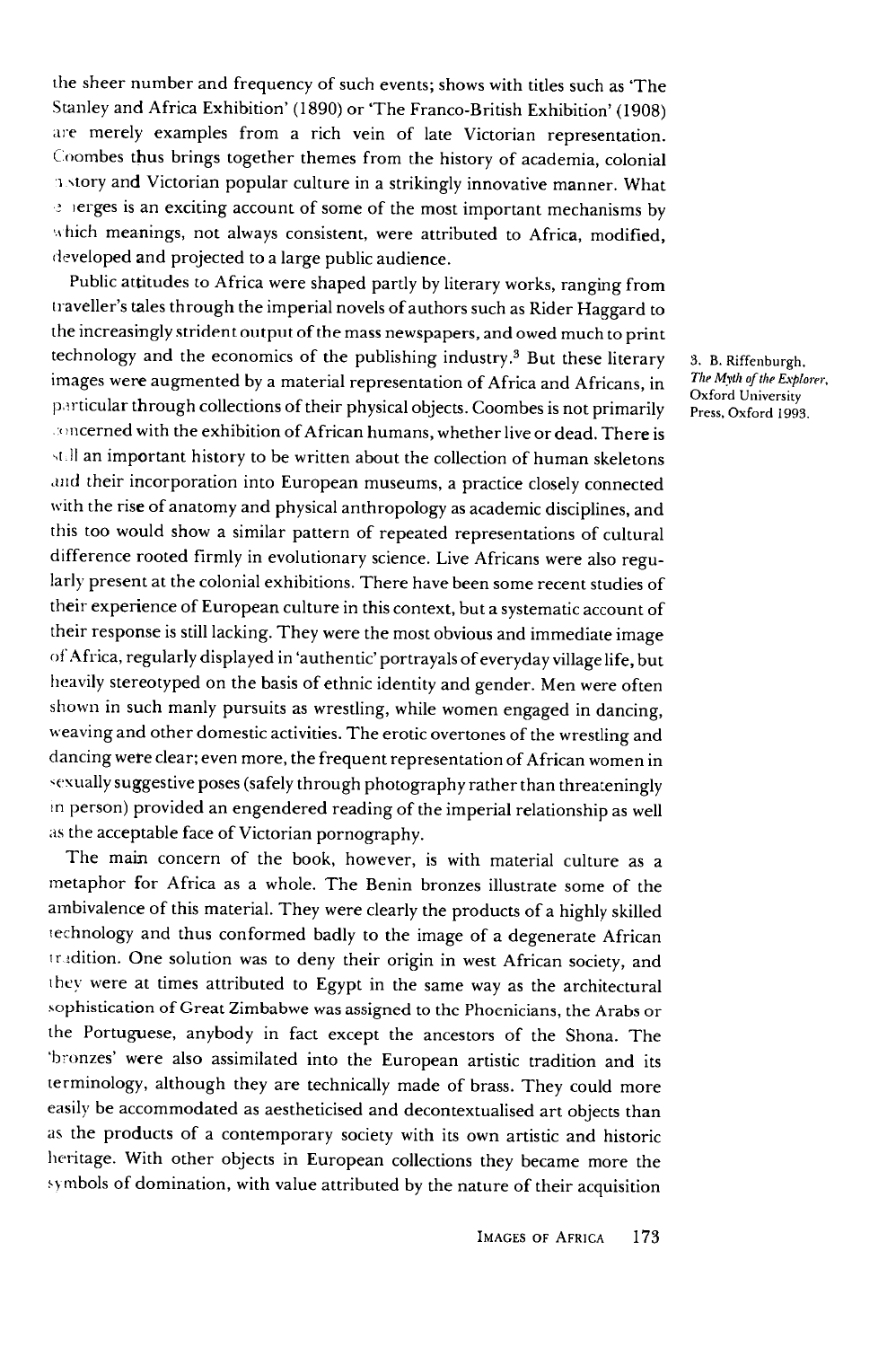and the status of the owners through whose hands they had passed, than of the true achievements of African peoples.

Many items of African manufacture were easily portable and highly durable, and there is a long history of collecting such material, reaching a peak in the nineteenth century, especially in cities with extensive overseas connections such as Liverpool or its German equivalent, Hamburg. Many private collections became the property of institutional museums (especially the three which form the main focus of Coombes's study, Liverpool, the Pitt Rivers Museum in Oxford, and the Horniman in south London), and played an essential role in the growth of the museum profession and the academic discipline of ethnography. The interplay of these conflicting interests is itself an interesting story, but the manner of display, whether in formal museums or in more temporary commercial exhibitions, had a wider significance for the image ol Africa. There were intense debates about the appropriate manner of exhibiting these items; schemes based on explicitly universal evolutionary principles prevailed long after academic anthropology had turned away from evolutionism to a more functional approach to the study of individual cultures, and undoubtedly had a significant part to play in the projection of concepts of progress and of European superiority. Coombes also examines another repeated mode of display, showing an arrangement of objects, especially weapons, in a symmetrical pattern reminiscent of a trophy; again, the symbolismof European domination wasimpressed by regular repetition.

There are very close parallels between the displays of the academic museums and those of the temporary exhibitions, and indeed professional anthropo logists were often involved in the preparation of the latter to bolster the necessary claims to authenticity. While museums argued about their conflicting purposes, whether academic or popular, there was no doubt about the target of the commercial exhibitions or about their ability to attract very large audiences, at least in part due to the availability of a mass transport service capable of putting on special trains to bring workers from the north of England, or even from France, to events in London. They set out to attract a wider audience than just the educated middle class, and must have provided one of the most important means for disseminating the image of Africa throughout society. They have something of the air of Disneyworld or modern theme parks, and the magnificence of the architecture of many of the pavilions belied their temporary nature. They soon evolved a regular format combining static displays, reconstructions of native villages, and live displays of village life. The immediacy of these representations undoubtedly reinforced their potency, but also emphasised the danger of Africa, as a constant concern for cleanliness and fear of racial mixing demonstrate.

One of the strengths of **Reinventing Africa** is the way that it emphasises how the superficial similarity of the displays of material culture could support a variety of conflicting meanings to be attributed to Africa, and the range of social and institutional contexts which determined those varied meanings. The academic museums were influenced not just by the changing scientific theories